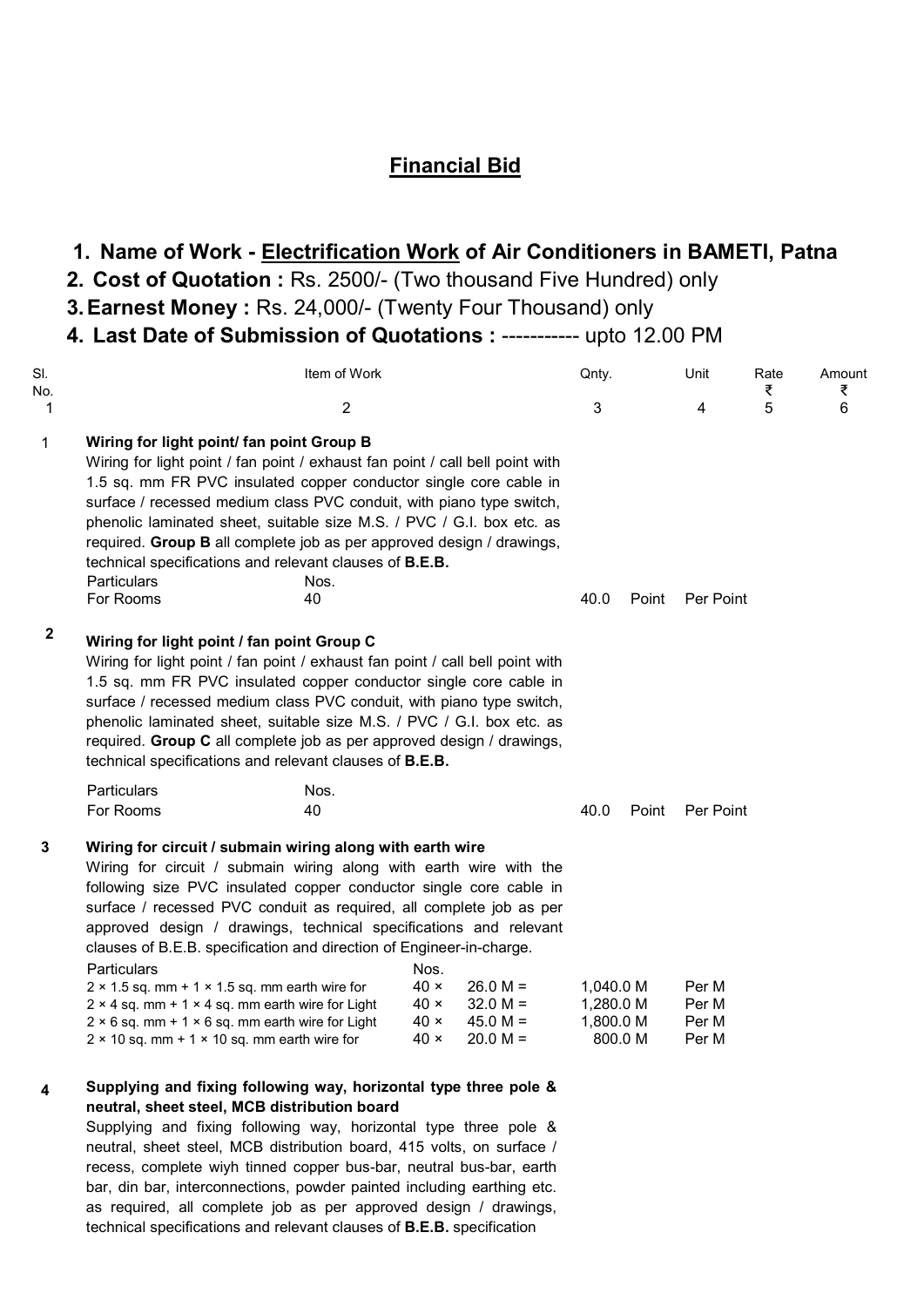|                | <b>Particulars</b><br>4 way $(4+12)$ , double dc                       | Nos.<br>12                                                                                                                                                                                                                                                                                                                                                                                                                                                                                           | 12 <sup>°</sup> | Nos.         | Each         |      |
|----------------|------------------------------------------------------------------------|------------------------------------------------------------------------------------------------------------------------------------------------------------------------------------------------------------------------------------------------------------------------------------------------------------------------------------------------------------------------------------------------------------------------------------------------------------------------------------------------------|-----------------|--------------|--------------|------|
| 5              | miniature circuit breaker                                              | Supplying and fixing following rating, 240 / 415 volts, " C " curve,<br>Supplying and fixing following rating, 240 / 415 volts, " C " curve,<br>miniature circuit breaker suitable for Inductive loads of following poles<br>in the existing MCB DB complete with connections, testing and<br>commissioning etc. as required, all complete job as per approved<br>design / drawings, technical specifications and relevant clauses                                                                   |                 |              |              |      |
|                | 40 amps. Double Pole                                                   | 40                                                                                                                                                                                                                                                                                                                                                                                                                                                                                                   | 40              | Nos.         | Each         |      |
| 6              | insolator<br>B.E.B. specification and direction of Engineer-in-charge. | Supplying and fixing following rating, four pole, 415 volts,<br>Supplying and fixing following rating, four pole, 415 volts, insolator in<br>the existing MCB DB complete with connections, testing and<br>commissioning etc. as required, all complete job as per approved<br>design / drawings, technical specifications and relevant clauses of                                                                                                                                                   |                 |              |              |      |
|                | 80 / 100 amps, 4 pole capacity 12                                      |                                                                                                                                                                                                                                                                                                                                                                                                                                                                                                      | 12              | Nos.         | Each         |      |
| $\overline{7}$ | changeover switches                                                    | Providing and fixing 100 amps, 4 pole capacity OFF-Load<br>Providing and fixing following capacity double pole / four pole OFF-<br>Load changeover switches with side handle operation, in sheet<br>enclosure in existing metal board including drilling holes in metal<br>panel, making connections, earthing the body etc, as required. all<br>complete job as per approved design / drawings, technical<br>specifications and relevant clauses of B.E.B. specification and                        |                 |              |              |      |
|                | 200 amps, 4 pole capacity                                              | 3                                                                                                                                                                                                                                                                                                                                                                                                                                                                                                    | 3               | Nos.         | Each         |      |
| 8              | Supplying and fixing metal / PVC box                                   | Supplying and fixing metal / PVC box of following size ( Nominal size )<br>on surface or in recess with suitable size of phenolic laminated sheet<br>cover in front including painting etc, as required. all complete job as per<br>approved design / drawings, technical specifications and relevant<br>clauses of B.E.B. specification and direction of Engineer-in-charge.                                                                                                                        |                 |              |              |      |
|                | 150 mm × 150 mm × 60 mm deep.<br>200 mm × 300 mm × 60 mm deep.         | 40<br>40                                                                                                                                                                                                                                                                                                                                                                                                                                                                                             | 40<br>40        | Nos.<br>Nos. | Each<br>Each |      |
| 9              | specification and direction of Engineer-in-charge.                     | Cutting holes up to 15×15 cm in R.C.C. floors and roofs<br>Cutting holes up to 15×15 cm in R.C.C. floors and roofs for passing<br>drain pipe etc. and repairing the hole after insertion of drain pipe etc.<br>with cement concrete 1:2:4 (1 cement : 2 coarse sand : 4 graded<br>stone aggregate 20 mm nominal size), including finishing complete so<br>as to make it leak proof. all complete job as per approved design /<br>drawings, technical specifications and relevant clauses of building |                 | 18           | Nos.         | Each |